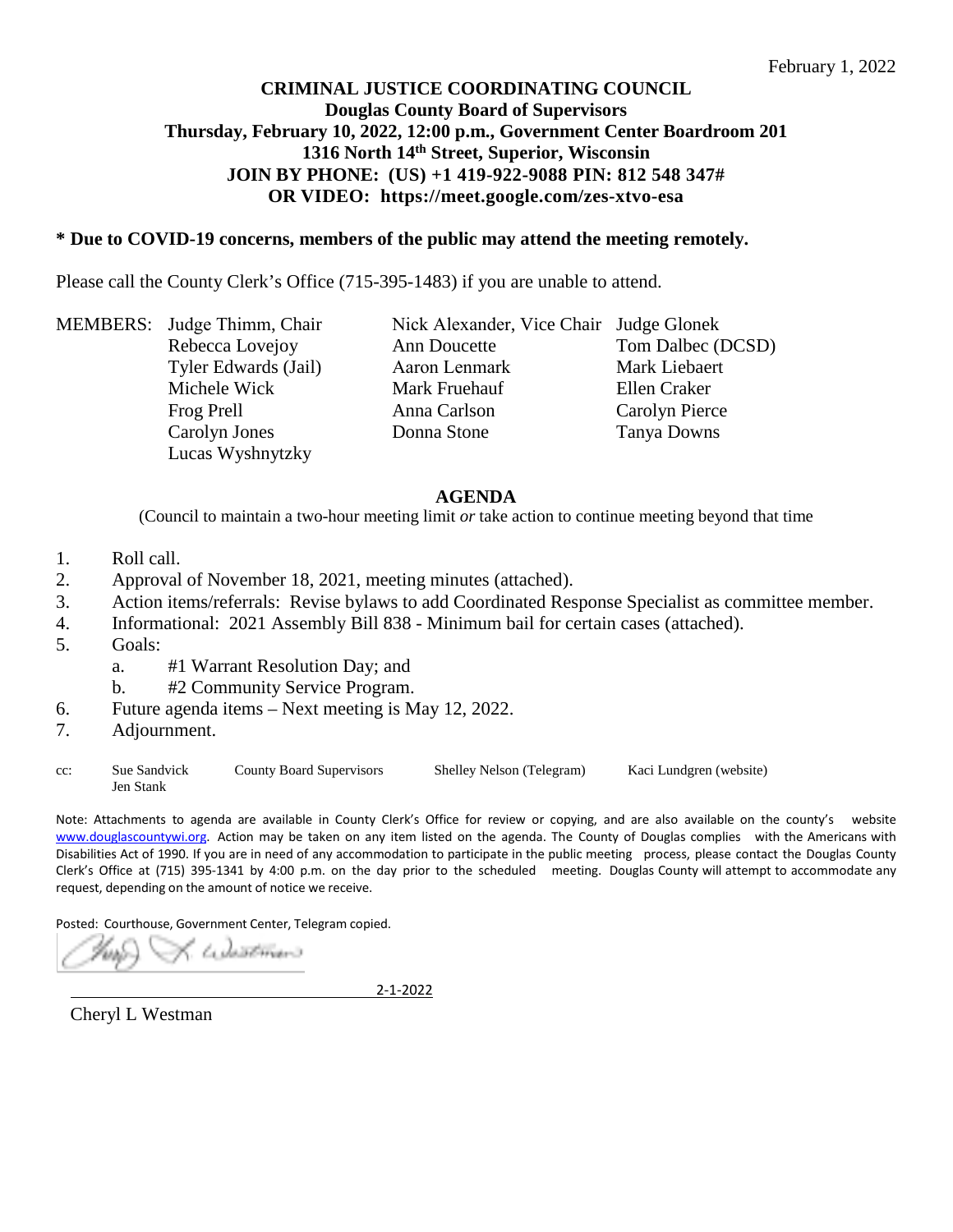# **CRIMINAL JUSTICE COORDINATING COUNCIL Douglas County Board of Supervisors Thursday, November 18, 2021, 12:00 p.m., Government Center Boardroom 201 1316 North 14th Street, Superior, Wisconsin**

Meeting called to order by Chair Lenmark.

**ROLL CALL:** Present – Aaron Lenmark, Judge Thimm, Nick Alexander, Donna Stone, Anna Carlson, Tanya Downs, Mark Fruehauf, Ellen Craker, Lucas Wyshnyzky. Absent – Judge Glonek, Rebecca Lovejoy, Ann Doucette, Tom Dalbec, Tyler Edwards, Mark Liebaert, Michele Wick, Frog Prell, Carolyn Pierce, Carolyn Jones. Others present – Jen Stank, Tracy Henegar, Cheryl Westman, Committee Clerk.

**APPROVAL OF MINUTES:** Motion by Craker, second Fruehauf, to approve the minutes from the August 26, 2021, meeting. Motion carried.

**ACTION ITEMS/REFERRALS: CICC Vice Chair and Chair Elections for 2022:** Judge Thimm volunteered for CICC Chair and Nick Alexander for CICC Vice Chair positions.

**ACTION:** Motion by Lenmark, second Fruehauf, to approve nomination and cast unanimous ballot for Judge Thimm as CICC Chair. Motion carried.

**ACTION:** Motion by Lenmark, second Thimm, to approve nomination and cast unanimous ballot for Nick Alexander as CICC Vice Chair. Motion carried.

# **INFORMATIONAL:**

**Literacy Link Program – Tracy Henegar from UW-Extension:** Provided Powerpoint presentation. Implemented in Bayfield County currently, interested in program promotion in some capacity in Douglas County. Goals are to promote early literacy skills and foster healthy family relationships.

**Jail Update:** Probation and Parole – provided with 5 beds only for holds; monthly meetings with law enforcement are held.

### **Goals:**

**#1 Warrant Resolution Day:** Looking at 2022 - subcommittee to meet in the future.

**#2 Community Service Program:** Subcommittee needs to regroup on topic.

**Future Agenda Items – 2022 Meeting Dates:** 2nd Thursday quarterly (February 10, May 12, August 11 and November 10, 2022 at 12:00 p.m.) – changed from  $3<sup>rd</sup>$  Thursday. Revise bylaws to add Jen Stank's new position in SPD as member.

**ADJOURNMENT:** Motion by Thimm, second Craker, to adjourn. Motion carried. Meeting adjourned at 12:45 p.m.

Submitted by,

Cheryl Westman, Committee Clerk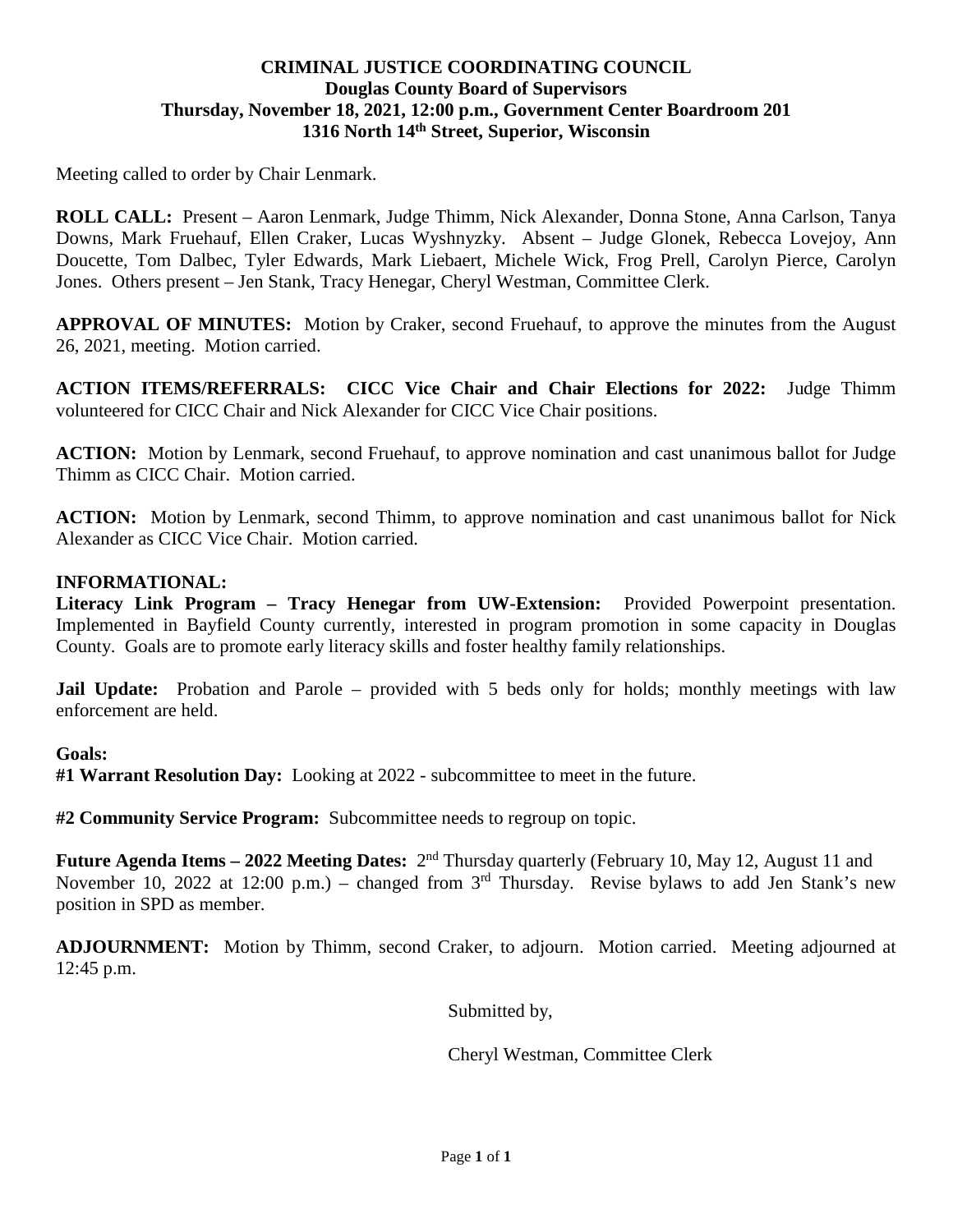#### **DOUGLAS COUNTY CRIMINAL JUSTICE COORDINATING COUNCIL**

#### **BY-LAWS**

#### **ARTICLE I: NAME**

 $\left\vert \mathcal{G}_{\mathcal{L}}^{\left(1\right)}\right\vert =\mathcal{O}^{\left(1\right)}$ 

The name of this Council shall be the Douglas County Criminal Justice Coordinating Council (CJCC). It will be referred to as the Council throughout these by-laws.

#### **ARTICLE II: CREATION**

The Council is created by resolution as adopted by the Douglas County Board of Supervisors.

#### **ARTICLE III: MISSION**

The mission of the Douglas County Criminal Justice Coordinating Council (CJCC) is to collaborate between stakeholders to improve the effectiveness of Douglas County's criminal justice system.

# **ARTICLE IV: STRUCTURE**

#### **Section A: Membership**

The Council shall consist of voting and non-voting members. All members listed below, except the citizen members, shall be permanent members of this Council. Voting members of the Council include:

- o All Circuit Court Judges of Douglas County
- o Court Commissioner
- o County Administrator or designee
- o Sheriff or designee
- o Jail Administrator
- o Chief of Police Superior Police Department
- o Chair, County Board of Supervisors or designee
- o Clerk of Courts
- o Department of Corrections, Division of Community Corrections Supervisor for Douglas County
- o District Attorney
- o Defense Attorney
- o City of Superior Attorney
- o Department of Health and Human Services Director or designee
- o Victim/Witness Coordinator
- o Corporation Counsel
- o State Public Defender
- o Two (2) Douglas County Resident Citizen members\*

\* Citizen members will be appointed by the County Board Chair subject to approval by the Council.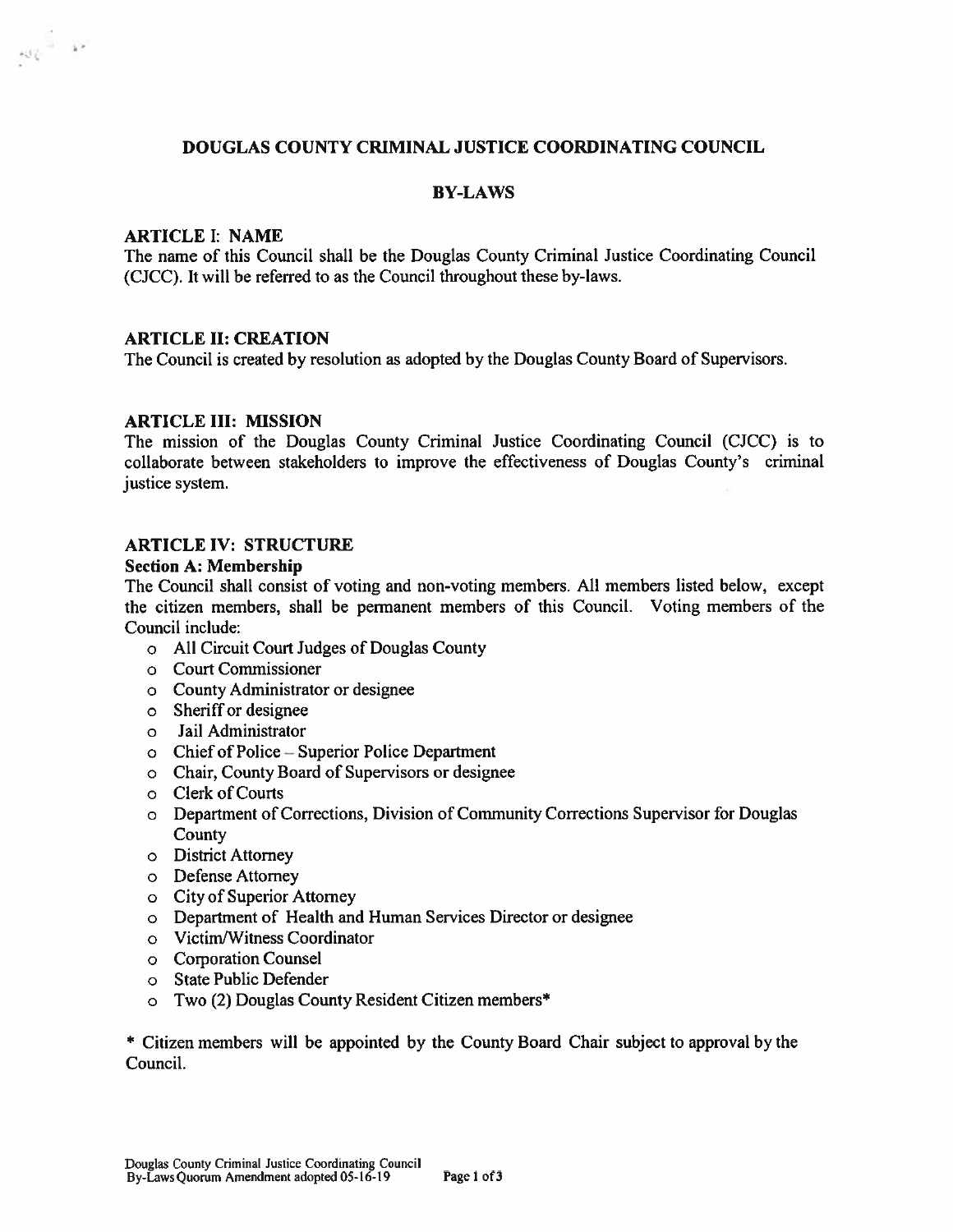Citizen members serve two-year terms commencing at the January 2018 Council meeting. A citizen member may resign by submitting notice of resignation to the Chair.

 $\alpha$  -  $\beta$ 

In the event of a vacancy of a Council member, excluding appointed members, the outgoing Council member or his or her organization may designate in writing a representative from that organization to serve until such time as the position is filled.

#### **Section B: Authority of the Council**

The Council holds no legal authority to order changes to Douglas County's criminal justice system but it may bring about changes through consensus by the participating agencies or departments of county government. The Council reviews and makes recommendations to the stakeholders for review and implementation. Such recommendations may include, but not be limited to the creation, elimination or modification of programs, policies, procedures and budgets that reflect the Douglas County criminal justice system mission.

- $1.$ Council
	- $\mathbf{a}$ . Develop Council meeting agendas and ensure assignments are completed and prepared for Council meetings.
	- Establish Work Groups.  $\mathbf{b}$ .
	- Recommend individuals to serve as chairs and members of the Work  $\mathbf{c}$ . Groups.
	- $\mathbf{d}$ . Report annually to the Douglas County Board of Supervisors.
	- Recommend appointed members of the Council for nomination by the Chair. e.
	- Review and propose budget recommendations for the Criminal Justice  $f_{\cdot}$ Collaboration Division under the County Department of Administration.
	- Review and propose criminal justice system change priorities for the g. Council's vote.
- $2.$ Work Groups: The council may authorize the formation of Work Groups to deal with specific problems or issues. Work Groups shall report their information and recommendations to the Council.

#### **Section C: Meetings**

- $\mathbf{1}$ . Meetings of the Council shall be set by the Council, the Chair, or upon petition by any four (4) members of the Council. Notice of the Council and Work Group meeting times and locations shall be provided to all members. The public shall be provided notice of Council meetings in accordance with the provisions of Section 19.84 of the Wisconsin Statutes.
- $2.$ Minutes of the Council meetings shall be taken by an assigned member of the County Clerk's staff, be distributed to all members of the Council, and be posted on the Douglas County website www.douglascountywi.org for public review.
- $3<sub>1</sub>$ Members present shall constitute a quorum.
- Recommendations and/or actions by the Council may be made by consensus. If  $\overline{4}$ . consensus cannot be reached, action shall be approved by a simple majority vote of council members present.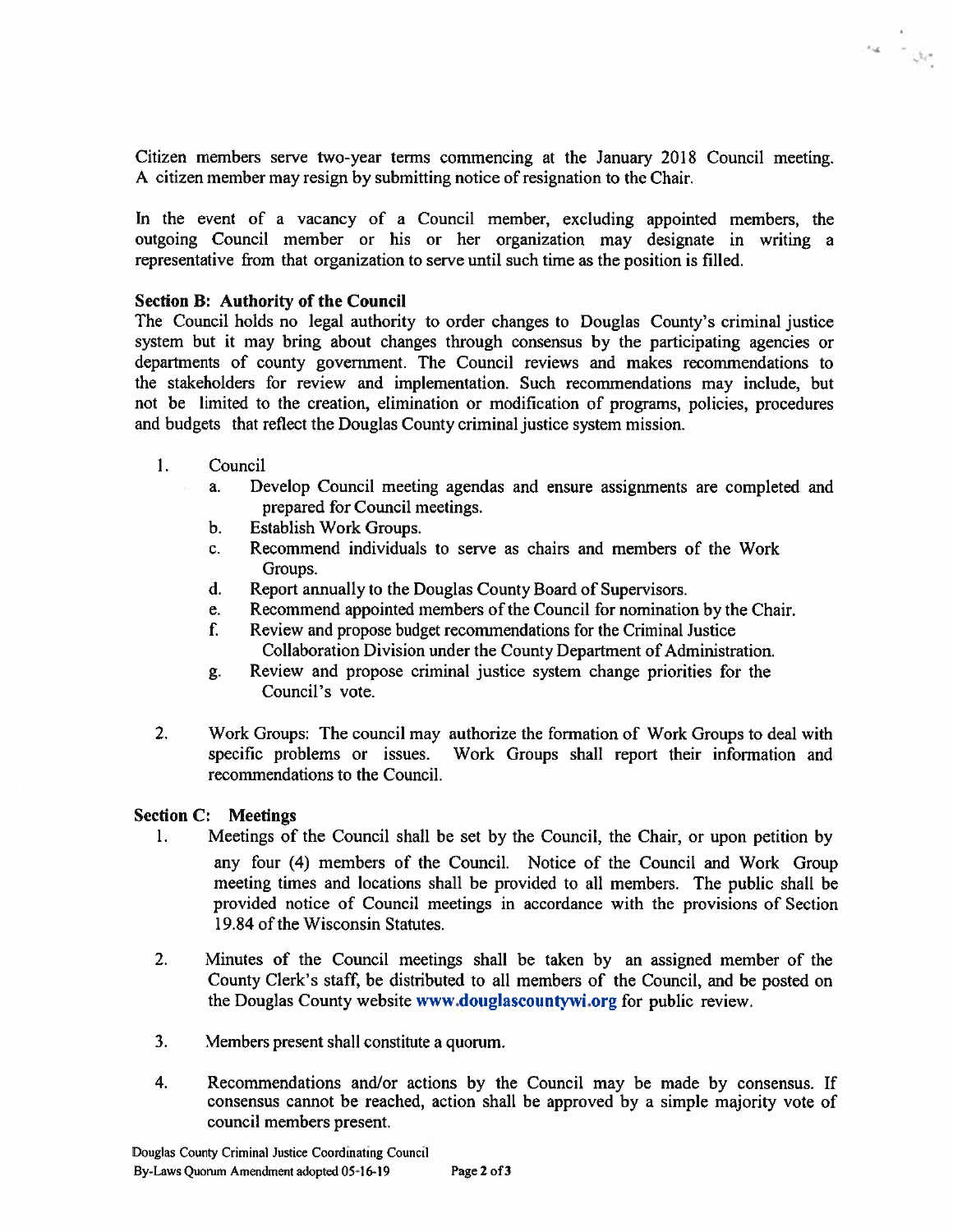#### **ARTICLE V: OFFICERS**

#### **Section A: Officers**

 $\mathcal{J}^{\pm}_{\mathcal{I}}$  , is

Chair and Vice Chair of the Criminal Justice Coordinating Council shall be elected annually by consensus or majority vote of Council members present during the last meeting of the calendar year, to serve a term of one calendar year commencing in January.

#### **Section B: Duties of Officers**

The Chair shall preside at all meetings of the Council. The Vice-Chair shall preside in the absence of the Chair.

#### **ARTICLE VI: CHANGE IN BY-LAWS**

Proposed amendments to the by-laws shall be included on the Council meeting agenda and shall require two-thirds vote of members present for adoption. By-laws changes become effective immediately upon adoption, or in accordance with the timeframe approved by the Council.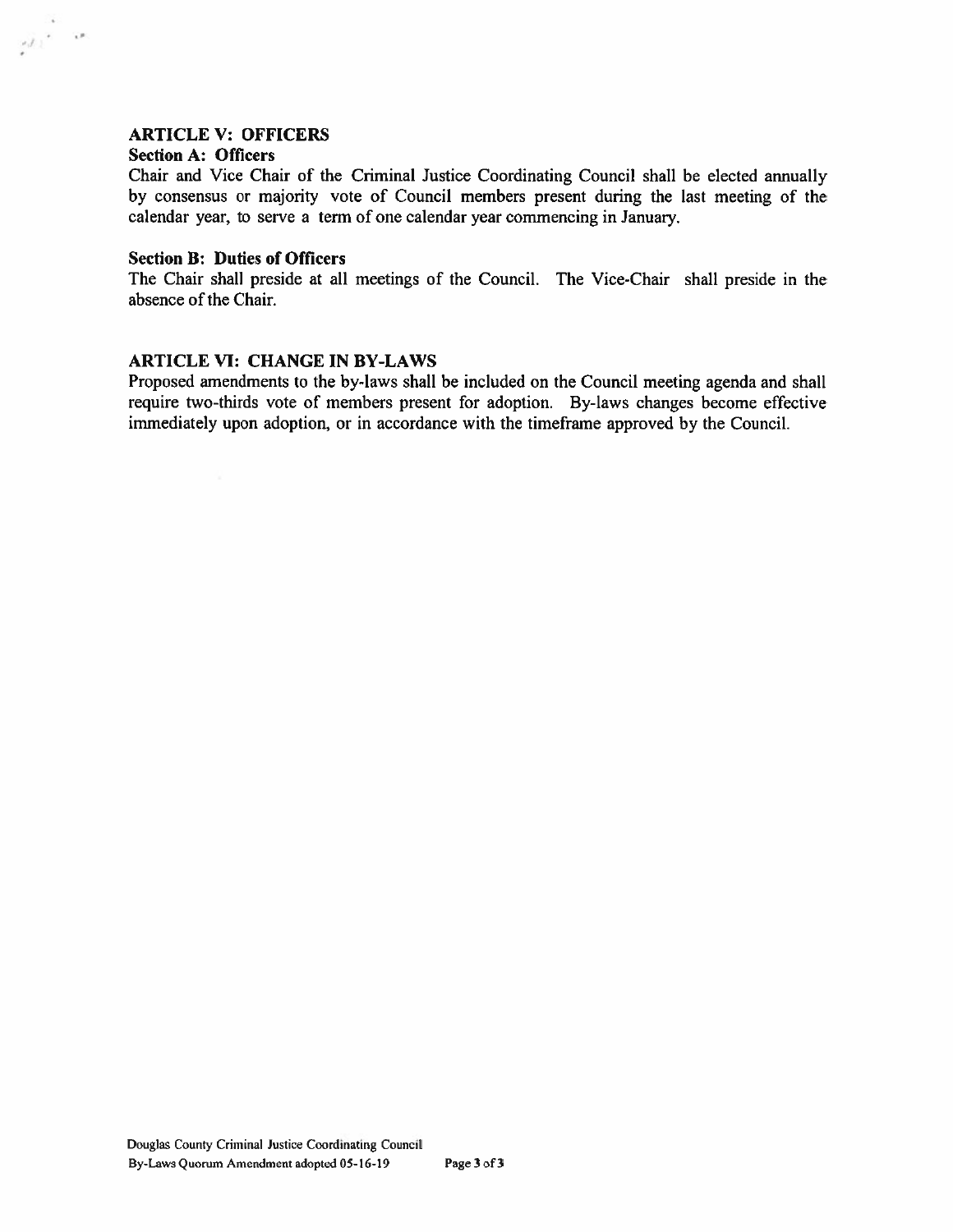

 $\operatorname{\mathsf{State}}$  of Wisconsin **2021 - 2022 LEGISLATURE**

LRB-5644/1 MLJ:amn

# **2021 ASSEMBLY BILL 838**

January 7, 2022 - Introduced by Representatives WICHGERS, KNODL, SANFELIPPO, ALLEN, BEHNKE, BRANDTJEN, GUNDRUM, KUGLITSCH, MURPHY and SKOWRONSKI, cosponsored by Senators BRADLEY, NASS, JACQUE, KOOYENGA, STROEBEL and TESTIN. Referred to Committee on Judiciary.

AN ACT *to amend* 969.02 (1), 969.02 (8) and 969.03 (1) (intro.); and *to create* 969.02 (2g) and 969.03 (1g) of the statutes; **relating to:** bail for criminal defendants who have a previous conviction for a felony or violent misdemeanor. 1 2 3

# *Analysis by the Legislative Reference Bureau*

Under current law, a judge may release a person charged with a crime without bail, or may release the defendant only if he or she executes an unsecured appearance bond, or may require a defendant to execute a secured bond to be released. Under this bill, a judge may not release a defendant without bail or on an unsecured bond if the defendant has a previous conviction for a felony or a violent misdemeanor. Such a defendant may be released only if he or she executes a secured bond or deposits cash in lieu of a bond in an amount of at least \$10,000.

For further information see the state and local fiscal estimate, which will be printed as an appendix to this bill.

# *The people of the state of Wisconsin, represented in senate and assembly, do enact as follows:*

**SECTION 1.** 969.02 (1) of the statutes is amended to read: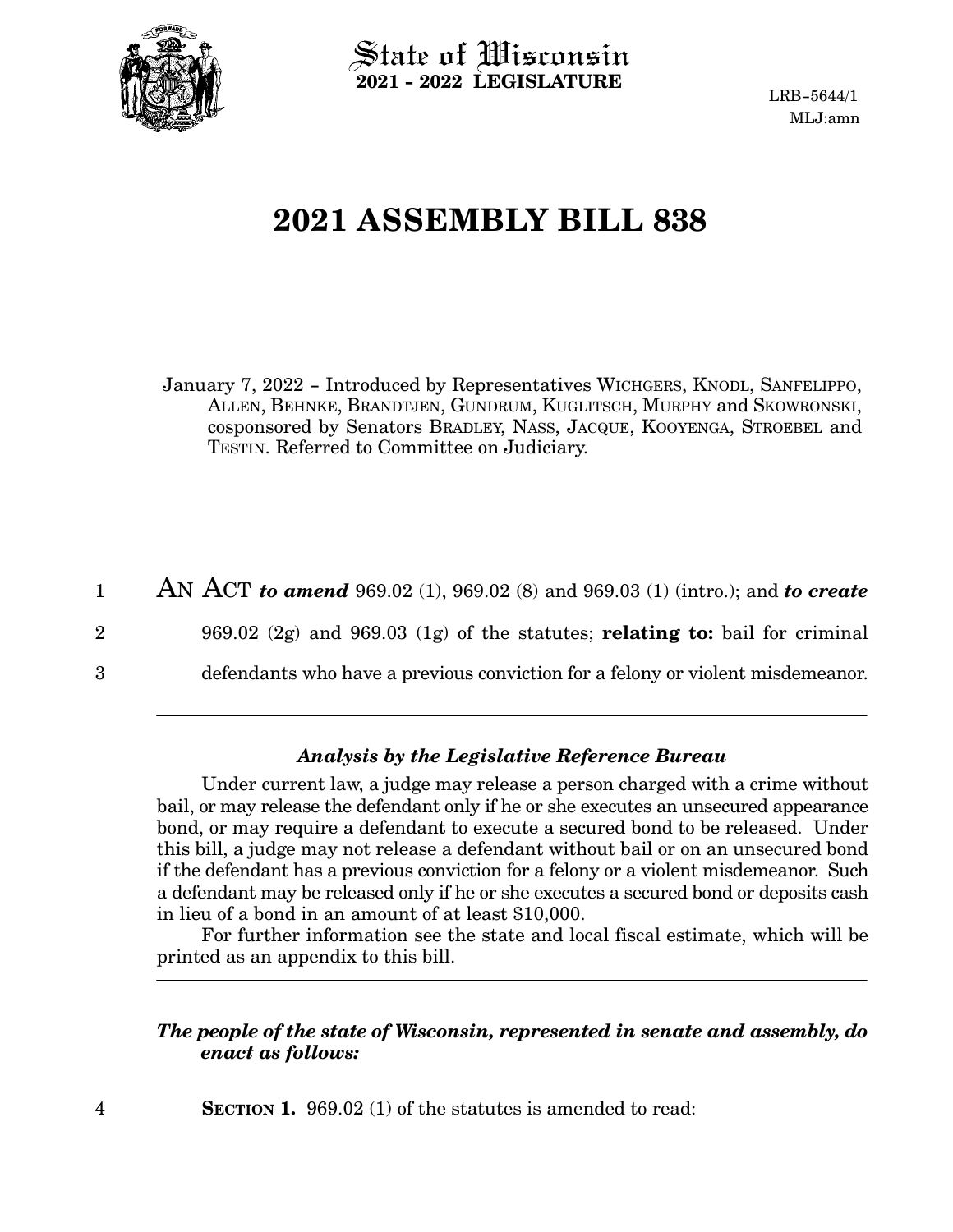# **ASSEMBLY BILL 838 SECTION 1**

| $\mathbf{1}$     | 969.02 (1) A Except as provided in sub. $(2g)$ , a judge may release a defendant       |
|------------------|----------------------------------------------------------------------------------------|
| $\sqrt{2}$       | charged with a misdemeanor without bail or may permit the defendant to execute         |
| $\boldsymbol{3}$ | an unsecured appearance bond in an amount specified by the judge.                      |
| $\overline{4}$   | <b>SECTION 2.</b> 969.02 $(2g)$ of the statutes is created to read:                    |
| $\overline{5}$   | 969.02 (2g) If a defendant has a previous conviction for a felony, as defined in       |
| $\boldsymbol{6}$ | s. 939.60, or a violent misdemeanor, as defined in s. 941.29 $(1g)$ (b), a judge may   |
| 7                | release the defendant only if the judge requires the defendant to execute an           |
| $\,8\,$          | appearance bond with sufficient solvent sureties, or requires the deposit of cash in   |
| 9                | lieu of sureties, in an amount not less than \$10,000. If the judge requires a deposit |
| 10               | of cash in lieu of sureties, the person making the cash deposit shall be given written |
| 11               | notice of the requirements of sub. (6).                                                |
| 12               | <b>SECTION 3.</b> 969.02 (8) of the statutes is amended to read:                       |
| 13               | 969.02 (8) In Except as provided in sub. $(2g)$ , in all misdemeanors, bail shall      |
| 14               | not exceed the maximum fine provided for the offense.                                  |
| 15               | <b>SECTION 4.</b> 969.03 (1) (intro.) of the statutes is amended to read:              |
| 16               | 969.03 (1) (intro.) A Except as provided in sub. (1g), a defendant charged with        |
| 17               | a felony may be released by the judge without bail or upon the execution of an         |
| 18               | unsecured appearance bond or the. The judge may in addition to requiring the           |
| 19               | execution of an appearance bond or in lieu thereof impose one or more of the following |
| $20\,$           | conditions which will assure appearance for trial:                                     |
| 21               | <b>SECTION 5.</b> 969.03 $(1g)$ of the statutes is created to read:                    |
| 22               | 969.03 (1g) If a defendant has a previous conviction for a felony, as defined in       |
| 23               | s. 939.60, or a violent misdemeanor, as defined in s. 941.29 (1g) (b), a judge may     |
| 24               | release the defendant under sub. (1) only if the judge requires the defendant to       |